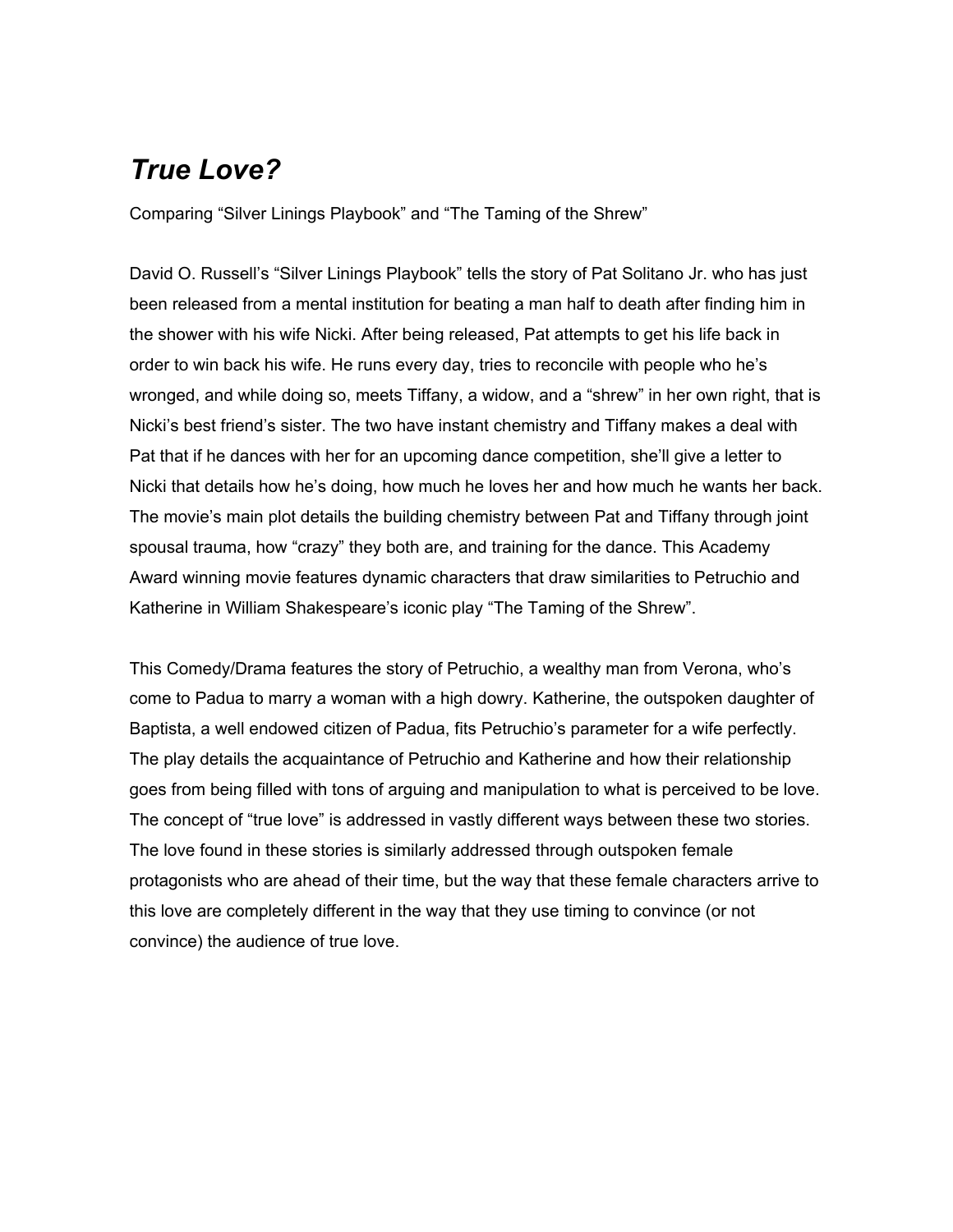*"What, will you not suffer me? Nay, now I see She is your treasure, she must have a husband, I must dance barefoot on her wedding day And, for your love to her, lead apes in hell. Talk not to me. I will go sit and weep Till I can find occasion of* **revenge,** "(Act II, Scene I, 34-39)

In this scene in Act II, Katherine is furious with her father for showing clear favoritism towards her sister in an argument with her sister Bianca about which of her suitors she loves the most. Granted, this argument was somewhat petty and may seem like a minor scene in the play, but it exposed Baptista's clear partiality toward Bianca. This scene also showed that Katherine wasn't just the shrew that many had made her out to be. It displayed how because she was outspoken, the men of her time would automatically label her as a hazardous person and not someone who can formulate well articulated arguments. This outspokenness in women isn't seen until much later in history making Katherine way ahead of her time when it comes to women speaking up for what they believe in. This theme of female characters taking charge was also evident in Silver Linings Playbook when Pat and Tiffany go on a "date" at a local diner.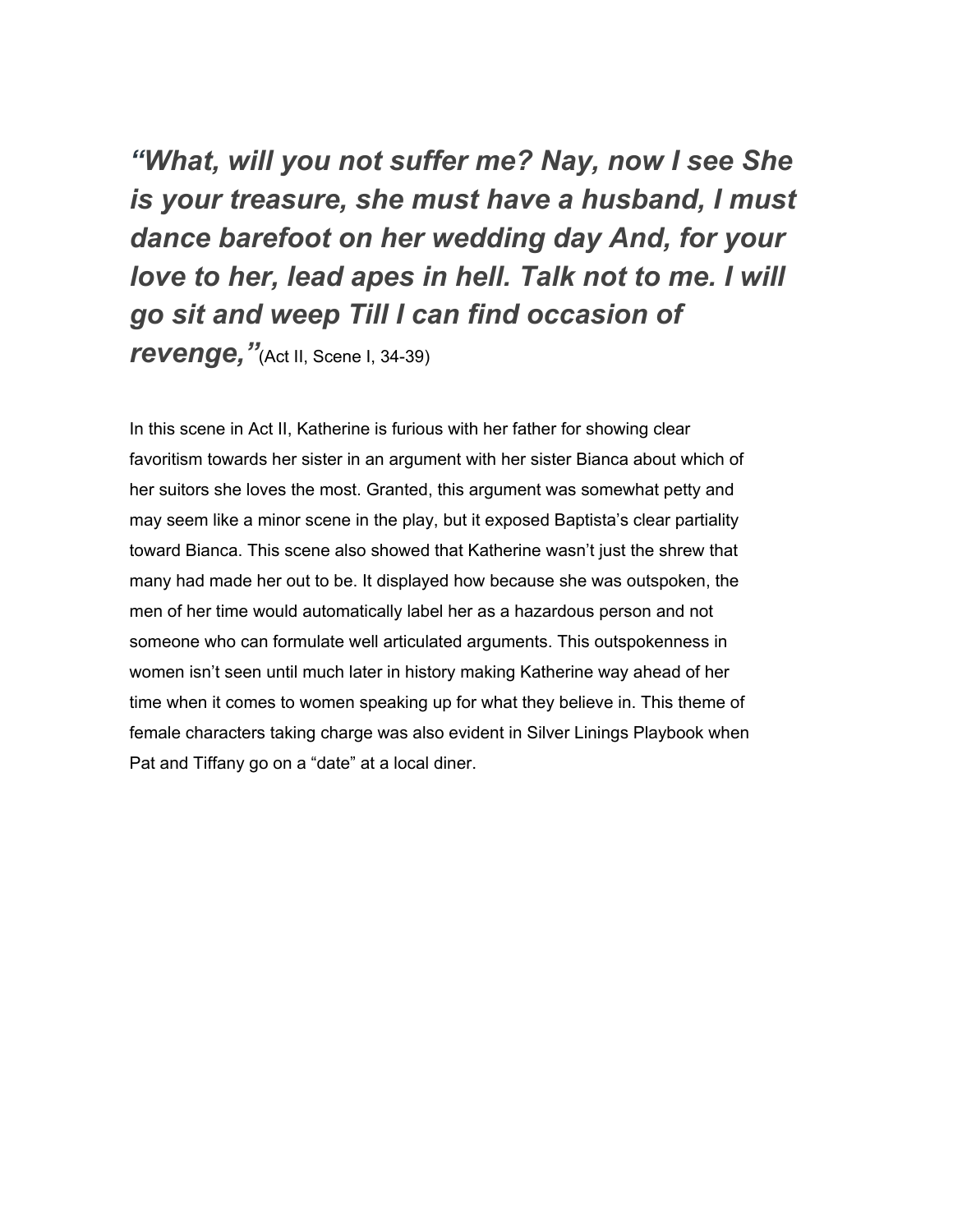

*"Forget I offered to help you. Forget the entire fucking idea because that must've been fucking crazy because so much crazier than you... I'm just the crazy slut with a dead husband [laughs maniacally]. Forget it! Fuck you!"*

In this scene, Pat and Tiffany decide to go to a diner for what they make clear isn't a date. The two talk about various things like Tiffany's dead husband, her sexual past, and the possibility of Tiffany giving Nicki a letter from Pat that details how he's doing and how much he loves her. However, the "date" goes south when Pat implies that Tiffany is crazy. She throws a temper tantrum and throws everything off of the table onto the ground. However, this fit of rage exposes how Pat is taking advantage of her while she is standing her ground and doesn't allow him to trample all over her. She is able to assert her sexual independence at a time where such independence wasn't popular and stand her ground when Pat tried to make it seem like she was crazy in a Katherine-esk manner. However, this is where the two stories separate from each other. The two protagonists address the "true love" aspect of these stories in very different ways.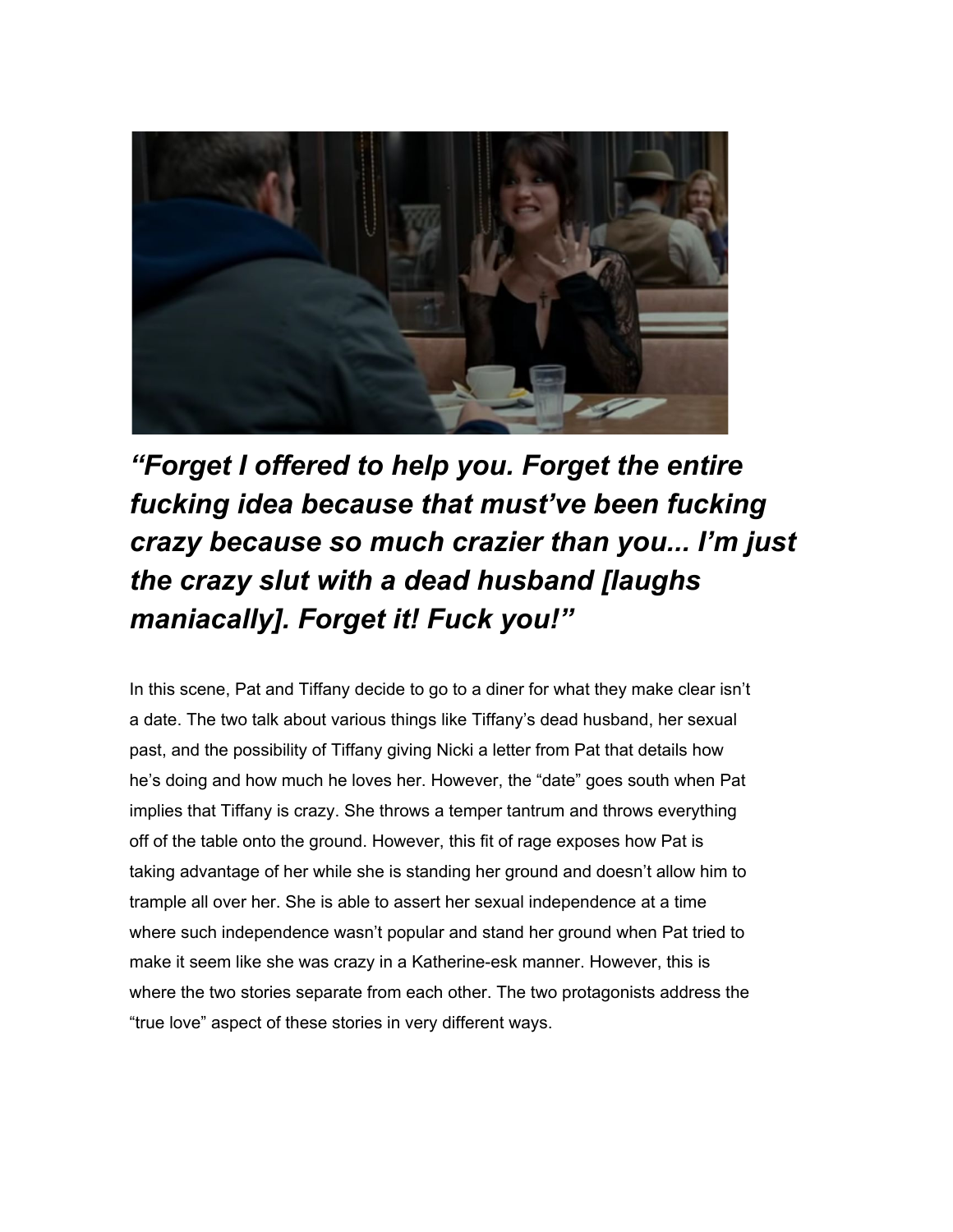## *"Thy virtues spoke of, and thy beauty sounded—Yet not so deeply as to thee belongs—Myself am moved to woo thee for*

*my wife."* (Act 2, Scene 1, 186-188)

This scene in Act II of The Taming of the Shrew features Petruchio and Katherine's first real conversation together. The two protagonists go back and forth, Petruchio wanting to woo her and Katherine trying to stay away from him. However, Petruchio's perceived "love" for Katherine is a bit confusing due to the fact that she just hit his friend over the head with a lute and insulted him profusely for trying to help her. Within the span of a couple of hours, Petruchio hears about a girl who has a high dowry hovering over her head and is instantly interested by her despite the fact that he has not only heard about her sharp tongue, but is now experiencing it first hand. Nevertheless, Petruchio claims to love her and wants to marry her. The timing of his confession of love to Katherine doesn't convince the audience that Petruchio is truly in love with Katherine. Unfortunately, Katherine succumbs to Petruchio and announces her supposed love for Petruchio by the end of the play. Pat and Tiffany's final scene, on the other hand, is blunt, straight to the point, and makes logical sense knowing how much Pat clearly loves Tiffany and how candid of a character Pat is.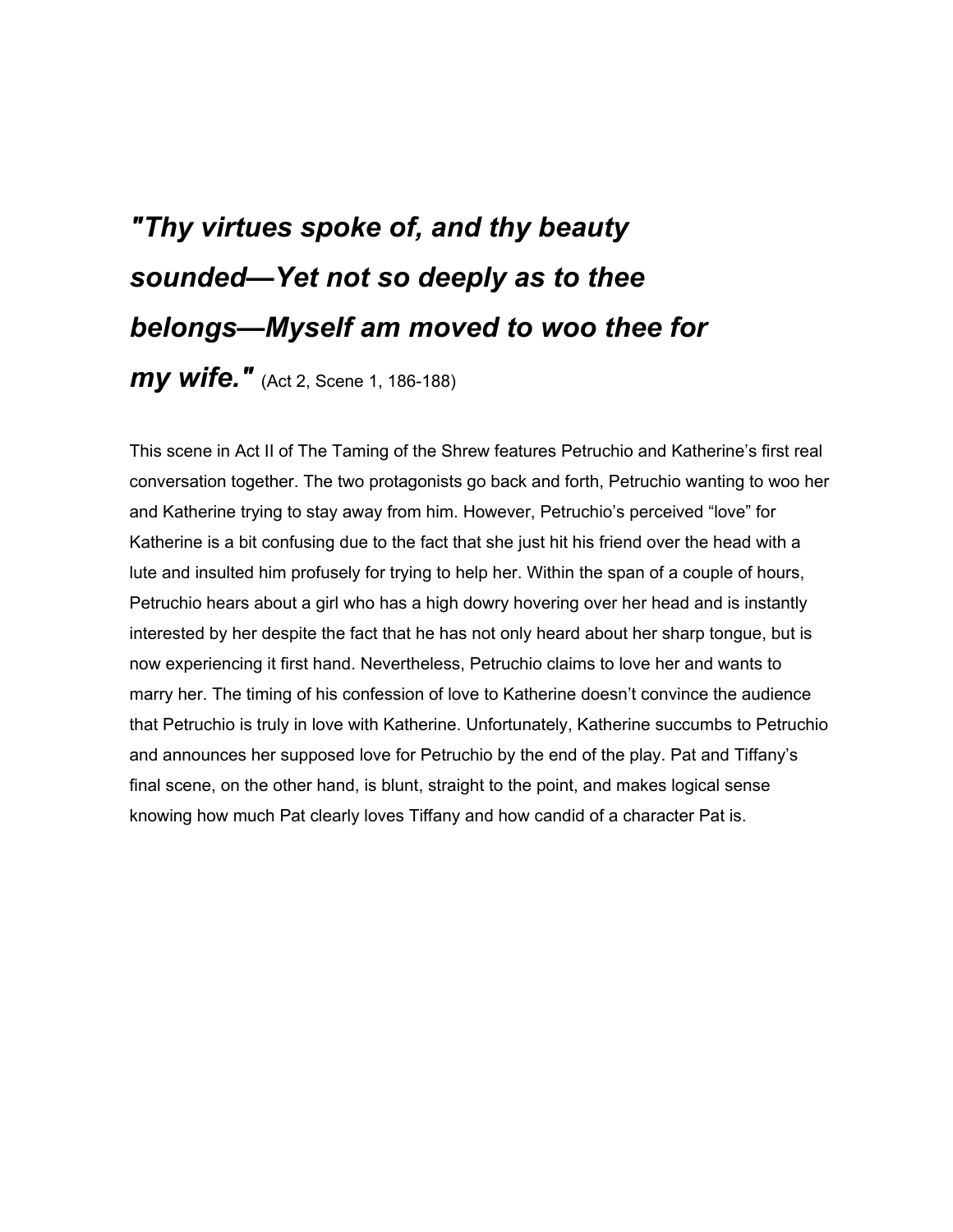

## *Tiffany: "You love me?" Pat: "Yeah, I do." Tiffany: "Ok" [kissing scene]*

In this scene, after Tiffany sees Pat talking to his ex-wife Nicki, she storms out of the hotel that her and Pat have just danced at for a competition. While she stomps away crying, Pat runs after her with a letter in his hand that confesses his love for her from the week before. He confesses his love for her in front of her saying that he fell in love with her the day they met. Despite falling in love within a couple of weeks, their love seems authentic. There are plenty of intimate moments between the two and as Pat says in the movie "your crazy matches my crazy". Their ability to connect and empathize with each others flaws and crazy pasts makes their love story believable.

Silver Linings Playbook and The Taming of the Shrew address the formation of love through female protagonists in very different ways. In The Taming of the Shrew, Katherine seems to give up and allow Petruchio to trample all over her in the name of marriage while Tiffany gets either married or starts dating Pat and still manages to hold onto her values. The Taming of the Shrew represents the time period that the play was